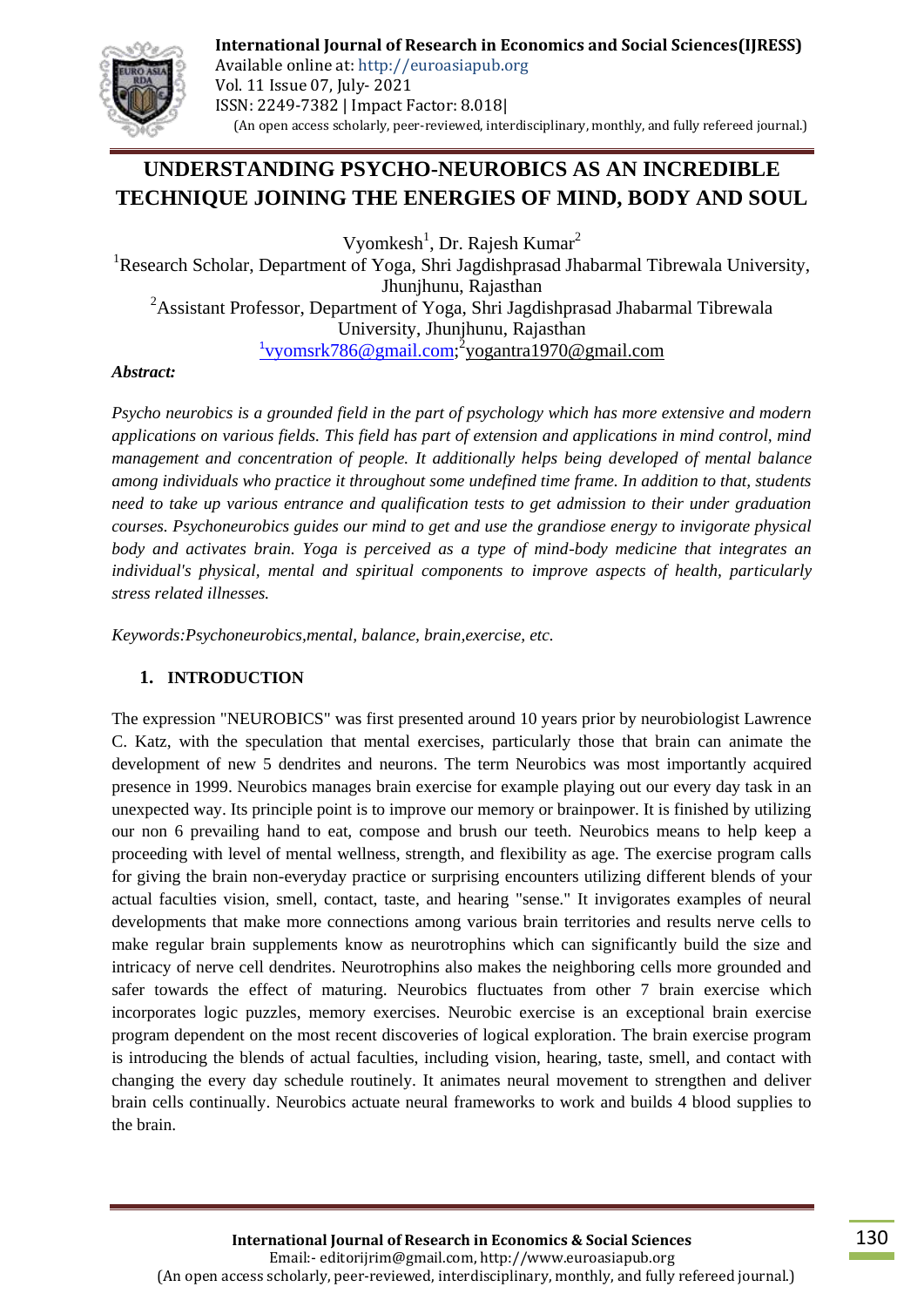

# **2. TYPES OF PSYCHONEUROBICS**

The essentialness flows through various pieces of our body what we see as Chakras and Nadis in Hinduism. This puts the uninvolved Chakras into power and release the impeded imperativeness from our tactile framework. As the impeded imperativeness releases, the body starts to recover. Neurobic recovering incorporates the usage of our resources of sign, contact, smell, hearing and taste to put our mind cells to movement. It joins the mind-bodysoul of an individual in a fit state for a restored and better life. There are following three sorts of Neurobics. The Psycho-Neurobics joins all these three Neurobics to harness the force of mind for self recovering.

- **Light Neurobics:** Research shows that tones have vibrational essentialness, which has significant effect on human mind, tendency, observations and sentiments. Imagining shades through third (covered) eye trigger Chakras and Nadis system. This emptied impeded energies and purges human body things being what they are and negative imperativeness.
- **Sound Neurobics:** Sound waves travel in the Universe through making vibrations. This explains the tendency changing and calming effect of explicit mantras, petitions, rhymes and notes on our mind. Giving certain attempted mantras examination and breathing exercises puts our mind, body and soul in concordance, which has colossal ability to curb improvement of unsafe cells.
- **Easy Neurobics:** This involves neuro-solid and neuro-respiratory activities, for example, 'hastamudras'; 'asanas' and 'pranayama' that changes divine vitality into life powers for our body and also to free detached spiritualist vitality.

Psycho-Neurobics is an incredible technique that joins the energies of mind, body and soul for reestablishing amazing harmony vitality. It is demonstrating instrumental in relieving infections, for example, Cancer, Diabetes, Migraine, Blood Pressure, Stress, Depression, Heart Problem and the various psychosomatic maladies. Various individuals have affirmed the enhancement of insusceptibility. It similarly fortifies the mind cells this has wide advantages when in doubt health, Alzheimer's infection and memory enhancement. As individuals wind up mindful of the art of Neurobic recuperating, they embrace these brilliant strategies to beat unequivocal health issue and additionally to keep up general health. A part of the real advantages of this self-recuperating retreat:

In this Retreat will show you the hands on methodology of Psychoneurobics through which, you can recuperate different infirmities like Diabetes, Blood Pressure, Arthritis, Depression, Anxiety, Stress and a few different diseases/illnesses.

- **i. PsychoNeurobicspa:** Each day you quieted your mind and with PsychoNeurobicspa a ground-breaking contemplation framework for reestablishing body-mind balances.
- **ii. SIGFA Healing:** Learn the secrets of accomplishing extensive health through the SIGFA recuperating framework created by Dr. B.K. Chandrashekhar, to make you open to the stream of positive vitality.
- **iii.** Mind and Anger Management.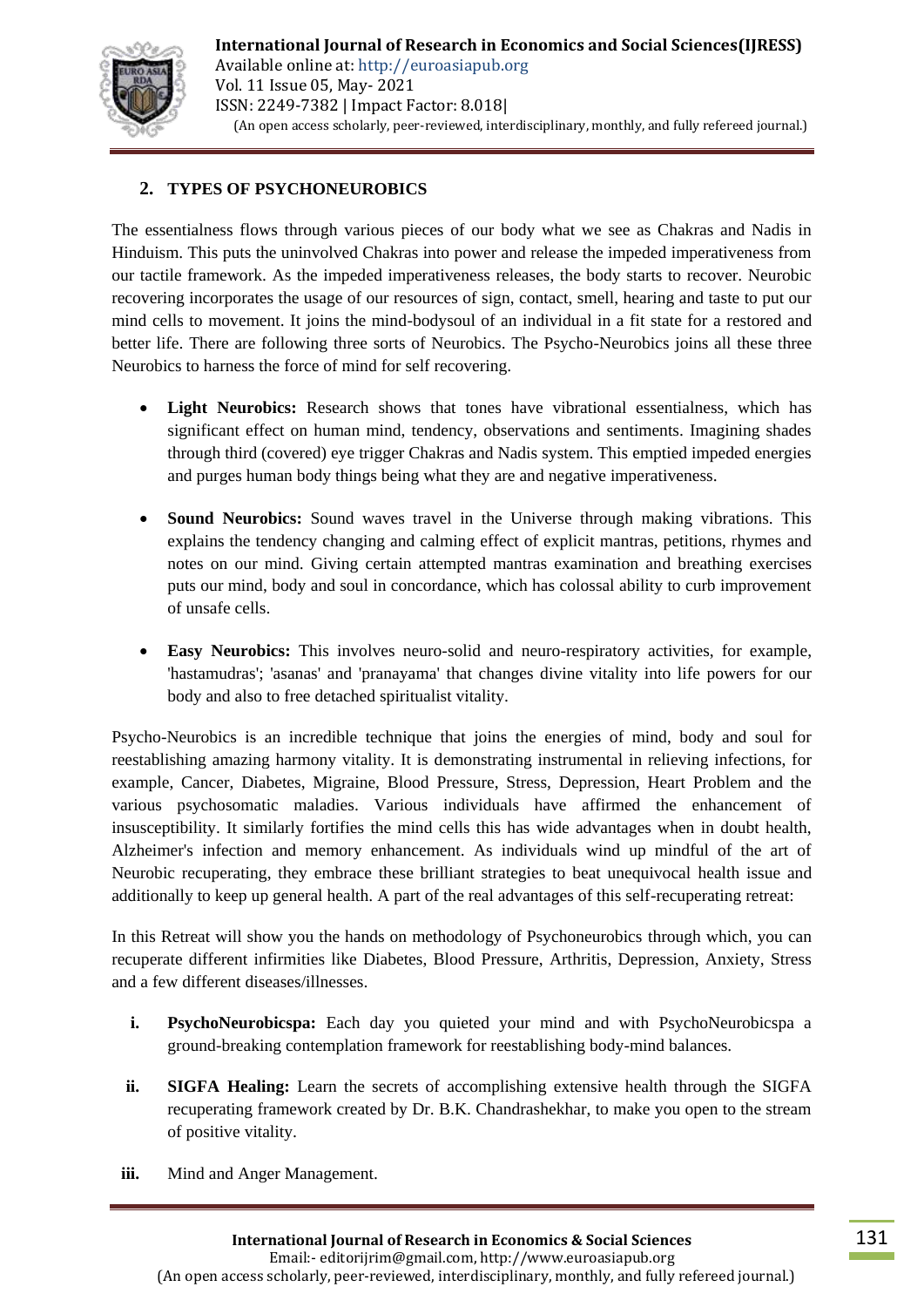

- **iv. Pure satvik diet:** One can appreciate tasty, healthy and unadulterated satvik diet.
- **v. Sleep Management with PsychoneurobicsNidra:** Get hands-on training in PsychoneurobicsNidra, a type of Yogic Psychoneurobic for extraordinary unwinding of the body and mind.

**Relationship Management:** Cultivate adoring associations with individual visitors and relatives.

# **3. PSYCHONEUROBICS IN IMPROVING ACADEMIC PERFORMANCE AMONG STUDENTS**

Education is a cycle of drawing out all the positive personalities latent in a kid. In any case, today's education is content based and occupation situated. In present education framework, we grade students with their academic performance in their course end examination. In addition to that, students need to take up various entrance and qualification tests to get admission to their under graduation courses. Everybody attempts to surpass each other by scoring at least one mark more. It's a rat race for scoring marks and students are unable to adapt up to this relentless rivalry except if else they improve their academic performance. Class XII performance gives them the certainty that they would have the option to handle the academic stress in school. A decent performance in class XII leads to a decent score which helps in getting into schools and Universities clearing the serious tests easily. There are many factors affecting the academic performance of the class XII students. A few are

- $\triangleright$  Lack of Clarity of concept
- $\triangleright$  Lack of Concentration / Focus / Span of attention
- > Lack of Visualization
- Eack of Memory

Psychoneurobics guides our mind to get and use the grandiose energy to invigorate physical body and activates brain. Psychoneurobics causes one to center mind and regulates the progression of life energy to the body and in this way rebuilds our point of view for better judgment. Hand motions, regulated breathing and mental visualization of tones combined with different sound vibrations are mixed together in Psychoneurobics exercises. This advances intelligence, understanding, intuition and inspiration. Psychoneurobics plays a vital part in mind – body communication too. Sound vibration impeccably created activates neuro cells and improves memory. Chanting of mantra creates amazing vibrations in the body which calms both mind and body. Mantras and mudras together make wonders in the energy body.

## **4. ENHANCING PSYCHOLOGICAL WELL BEING OF ADOLESCENT PSYCHONEUROBIC**

The nature of adolescent troubles and life obstacles are far higher than previously, yet less guidance and assistance is available for personal growth. The growth trajectory of the next generation is exposed to a completely different context due to the double impact of traditional and modern ideals and practice. Complex economic, social, political, cultural and environmental conditions present a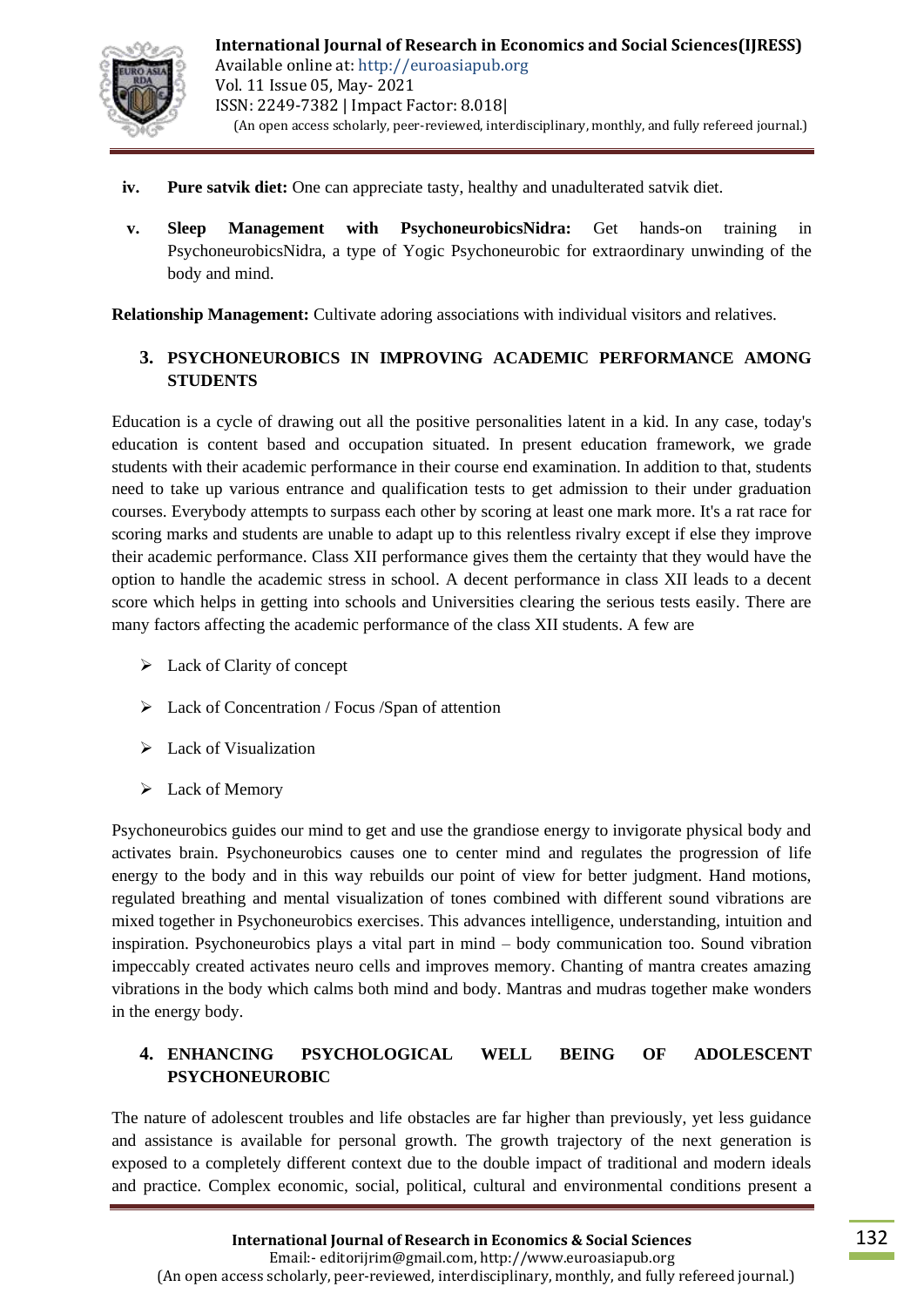

**International Journal of Research in Economics and Social Sciences(IJRESS)** Available online at: http://euroasiapub.org Vol. 11 Issue 05, May- 2021 ISSN: 2249-7382 | Impact Factor: 8.018| (An open access scholarly, peer-reviewed, interdisciplinary, monthly, and fully refereed journal.)

wide range of issues in the Indian subcontinent, home to the greatest population of adolescents. In addition, the breakup of common families and traditional systems of welfare, poverty and social stress, societal hierarchies and the inter-parentenary tension are also risk factors in Indian adolescents' lives. Since such a big population is at the threshold of mental disease, quick attention to some intervention measures is urgently required. Early-aged intervention is the empirical evidence of many of the mental, behavioral and psychological issues of kids and teachings that the National Research Council and the Institute of Medicine Commission to Prevent Mental Disorders and Substance Abuse among Children, Youth and Youth. In order to identify their naturalistic environment to cope with the implications of childhood stress and trauma exposure, schools have long been an appropriate place for 'frontline' suppliers. Several school-based innovations in mental health such as the "Mind Matters" and the "Resource adolescent Program" have showed different degrees of success in the United States in this universal and preventive intervention, with the "Coping Power Program" and "I can Problem Solve" in particular. Similar projects that are responsive to traditional ideas and practices around wellbeing and psychological well being must be developed in Indian sub-continent. 'Wellness' is seen holistically in India as a mixture of physical, mental, spiritual and emotional qualities.

The psychological and mental disorders are attributed to a range of circumstances, such as a healthy diet; a lack of respect for the gods, elders and doctors; the supernatural powers like ancestral spirit, the wild goddesses of forests and bad eyes.According to 75% of patients, prior psychiatric treatment they resort to people or religious healing. Despite the considerable divergences between indigenous traditions of healing and traditional psychology, in its conceptualization, diagnosis and treatment, the western study of mental illness has rarely seen cultural or environmental elements. Critics contend that, if the holistic perspective of health cannot be considered by conventional psychological intervention, it might lead to under-use of services and the early end of therapy. Surveys in this region also show that American Indian students are under pressure to adopt the dominant American culture, whilst keeping faithful to their own customs. In comparison with their European-American counterparts, Latino and African-American students also have a reluctance to use university advice. The presentation of Aboriginals as a monolithic entity and disregard for their distinctive vision of the world has a negative influence on Canadian residential school systems.

Singleton says yoga practices in India, which are more and more used in the western practice as a means to cultivate characteristics of total psychological well-being, are essentially limited to postural yoga, although this has never been the main feature of Indian yoga. Despite a considerable desire for religious healing and indigenous practices, there are no interventions using the framework of indigenous health systems, such as Ayurveda for school intervention, rather than psychiatry resources. A few interventions in India such as the Youth Health Program SEHER in the state of Bihar and SHAPE (School Health Promotion and Empowerment), which means "dawn" in Hindi, and strengthening the evidence base on school-based interventions to encourage them, have adopted a conceptual framework and delivery specific to the Indian students. The ancient Indian wellness methods were nonetheless infrequently used.

The failure to replicate or validate such interventions further weakens the empirical foundation. Taking into account the lack of such interventions, this article attempts to study the effects of two types of interventions: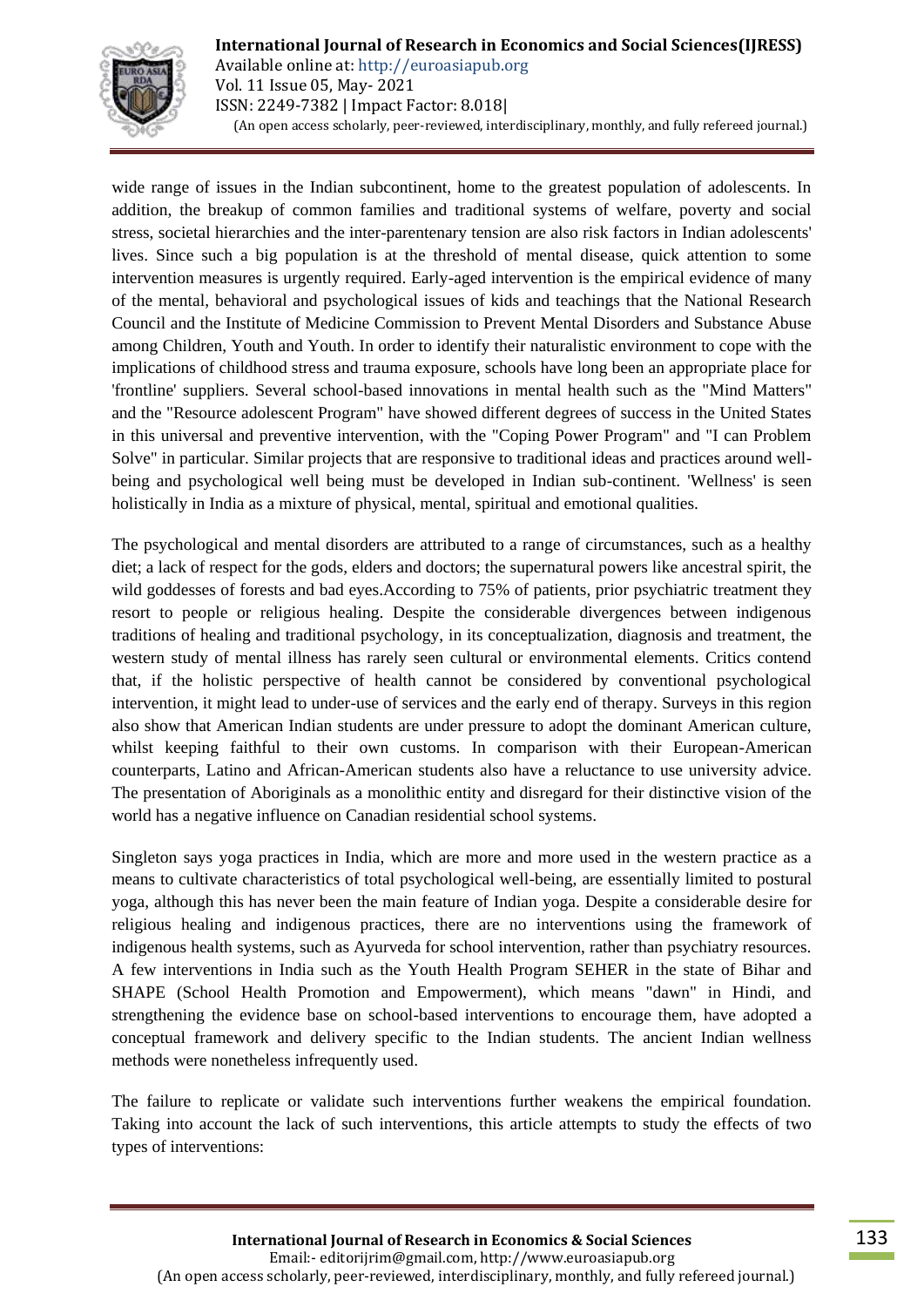

- $\triangleright$  Psychoneurobic intervention based on Indian chakra kundalini and balance restoration in panchmahabhoota and
- $\triangleright$  Meditative attention based on the eastern Buddhist tradition of satipathanasutta;

According to Ryff'seudaimonic view on psychological well-being, a social experiment was conducted to establish their effectiveness on the psychological well-being of adolescents in general (1989). The following section describes the conceptual distinction between the two techniques, as well as the theoretical foundations that underpin Ryff's model, before going into greater detail about the experimental process.

As defined, psychoneurobics is the "process of extracting energy from the world using mental prowess and transferring it into the brain and neuro-system for healing purposes." Psychoneurobics is a three-tiered approach to healing that includes Easy neurobics (neuromuscular-respiratory movements), Sound neurobics (vibration through vowel chanting), and Light neurobics. Easy neurobics are actions that are simple and can be done anywhere (visualization of different colors). Balance between the seven energy centres (chakras) and five elements (panchmahabhoot) in the human body is thought to be an important pre-requisite for overall health and wellness. When the vibrations of body organs and their associated functions do not harmonize with the energy of their respective hues or when there is an imbalance in the energy flow among the five components that make up the human body, the organs and functions diverge from their optimal route. The practitioner employs a combination of Light neurobics, Sound neurobics, and Easy neurobics to engage in a series of strategies that include various spiritual hand gestures known as mudras, guided imagery, healing cabins with monochromatic colors, and mantra-induced meditative state, among other things. According to the current literature, there is a large body of research that provides support for each of the component's separate components.

The results of a study that used waveforms of frequency modulation for analysis revealed that frequent chanting of the primordial sound 'Om,' which is believed to be the most powerful mantra, had a soothing effect on the body's physiological functions. The practice of 'Mudra,' which represents numerous feelings, emotions, and representatives of many states of being, entails a mental state of humility and awareness growth, as well as an expansion of awareness. The application of chromo therapy as a supplemental and alternative medical method for the treatment of a wide range of diseases, from stress to cancer after assimilation of Light neurobics, which shares similar principles to chromo therapy, Sound neurobics, which places an emphasis on holy vibration, and Easy neurobics, which assumes mudras as a prior physical state to be assumed before engaging in the former two, Psychoneurobics aids in the achievement of dynamic balance of the "mind-body-spirit."

Psychoneurobic practice has been proven to be helpful with a wide range of populations. Stress management in adult females and enhancement in memory performance in high school kids are just a few of the areas where psychoneurobic intervention has shown promising results. Patients undergoing cataract surgery who got psychoneurobics and counseling treatments, rather than only counseling services, showed a significant decrease in their pre-operative anxiety levels, according to the findings.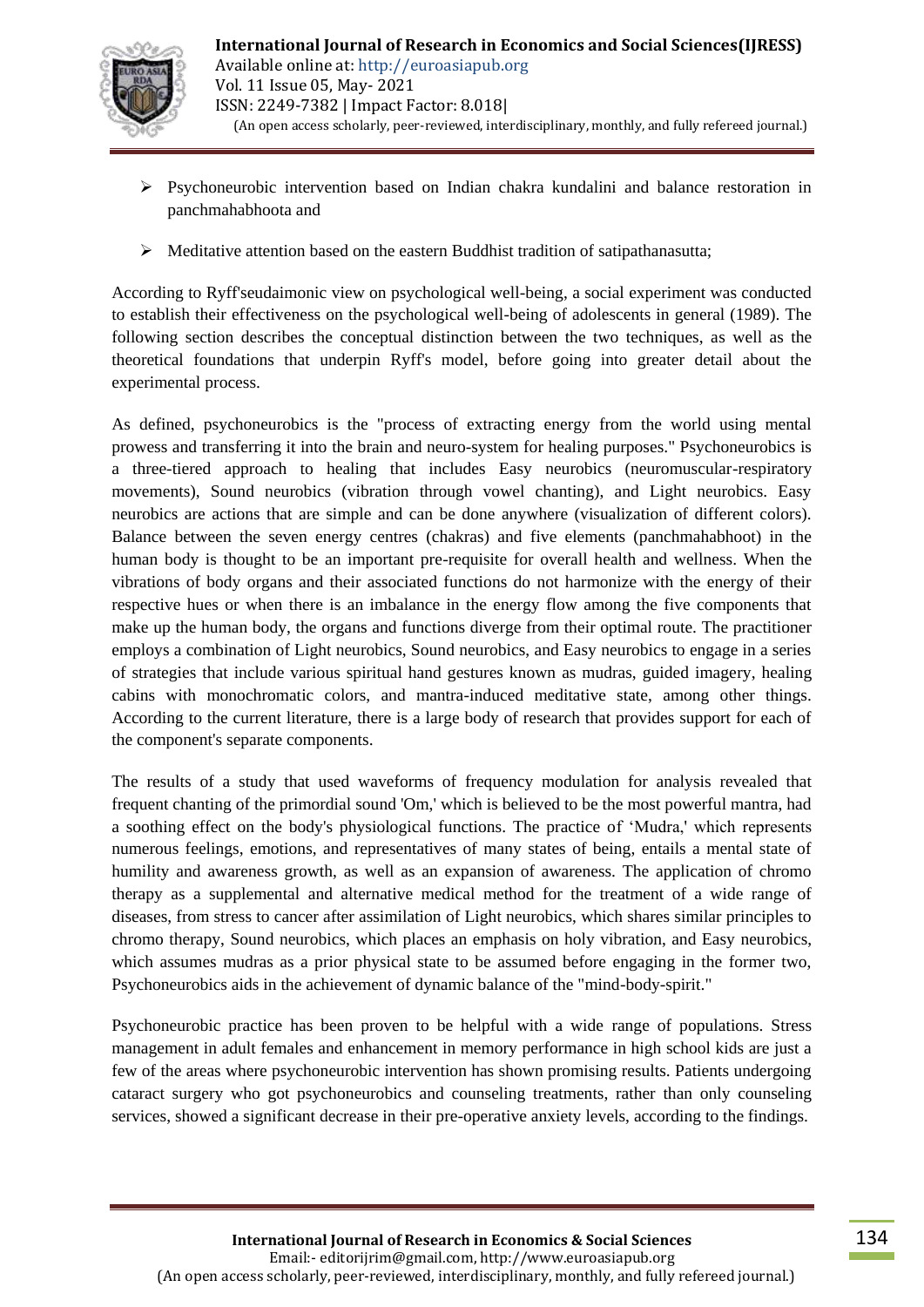

## **5. BENEFITS OF BRAIN FITNESS EXERCISE AND ITS IMPORTANCE**

It's not simply about muscle size and aerobic ability. Sure, exercise may enhance your health and physical condition, reduce waistline, enhance sex life and even add many years to life. But most people are not motivated to keep active. People who regularly practice tend to do so because it gives them a huge sense of well-being. You feel stronger throughout the day, better at night, sharper memories and relaxed and positive about yourself and your lives. And for many common mental health concerns, it's also a powerful medicine. Regular workouts can have a deeply good effect on depression, anxiety and ADHD. It can also alleviate stress, enhance memory, allow you to sleep better, and increase your overall mood. And to receive the benefits, you do not have to be a fitness buff. Research shows that modest quantities of workouts can make a real contribution. Whatever your age or fitness, you may learn how to use exercise as a powerful tool to address mental health issues, enhance your energy and perspective and get more out of life. Exercise on several fronts affects the brain. It raises the cardiac rate, pumping more oxygen into the brain. It also helps to release a full number of hormones into the body, all of which help and nourish the growth of brain cells. Exercise boosts brain plasticity through encouraging the development of new brain-to-cell connections within a wide range of crucial cortical areas of the brain. The aerobic exercise is excellent for your body and brain: not only improves your function of the brain but also works for injured brain cells as a "first assistance kit."

- o Before work the mornings not only enhance the activity of the brain, but also improve recall and reaction to difficult situations and prepare you for mental stress throughout the day.
- o Look for an activity that includes coordination with cardiovascular training, for example a dance class, when you are trying to change your workout.
- o If you want to pull yourself out at the sports centre alone, choose circuit training sessions that both surge swiftly and constantly refocus your attention.

#### **6. CONCLUSION**

At a time when the population is booming and new technology has become increasingly important, a citizen is being educated to maintain optimal health for personal efficiencies and national progress throughout the world. The present day is an age of automation, refined technology and wonders that once were beyond man's wildest fantasies. Meditation refers to a present-to-time psychologically quality experiential in different prominent definitions, or involves paying particular attention: in purpose, in the present moment, and not in judgment, or involves some sort of non-productive, nonjudgmental, present-centered awareness in which each thought, feeling or sensation arises. An example two-part meditation was provided by Bishop, Lau and colleagues (2004). The first component includes the autonomous control of attention to ensure that immediate experience is preserved, allowing for greater notice of mental events at the present time. The second component consists in taking a specific focus on current experiences, a focus defined by curiosity, openness, and acceptance. Meditation is a simple discipline in many ways, it has many advantages.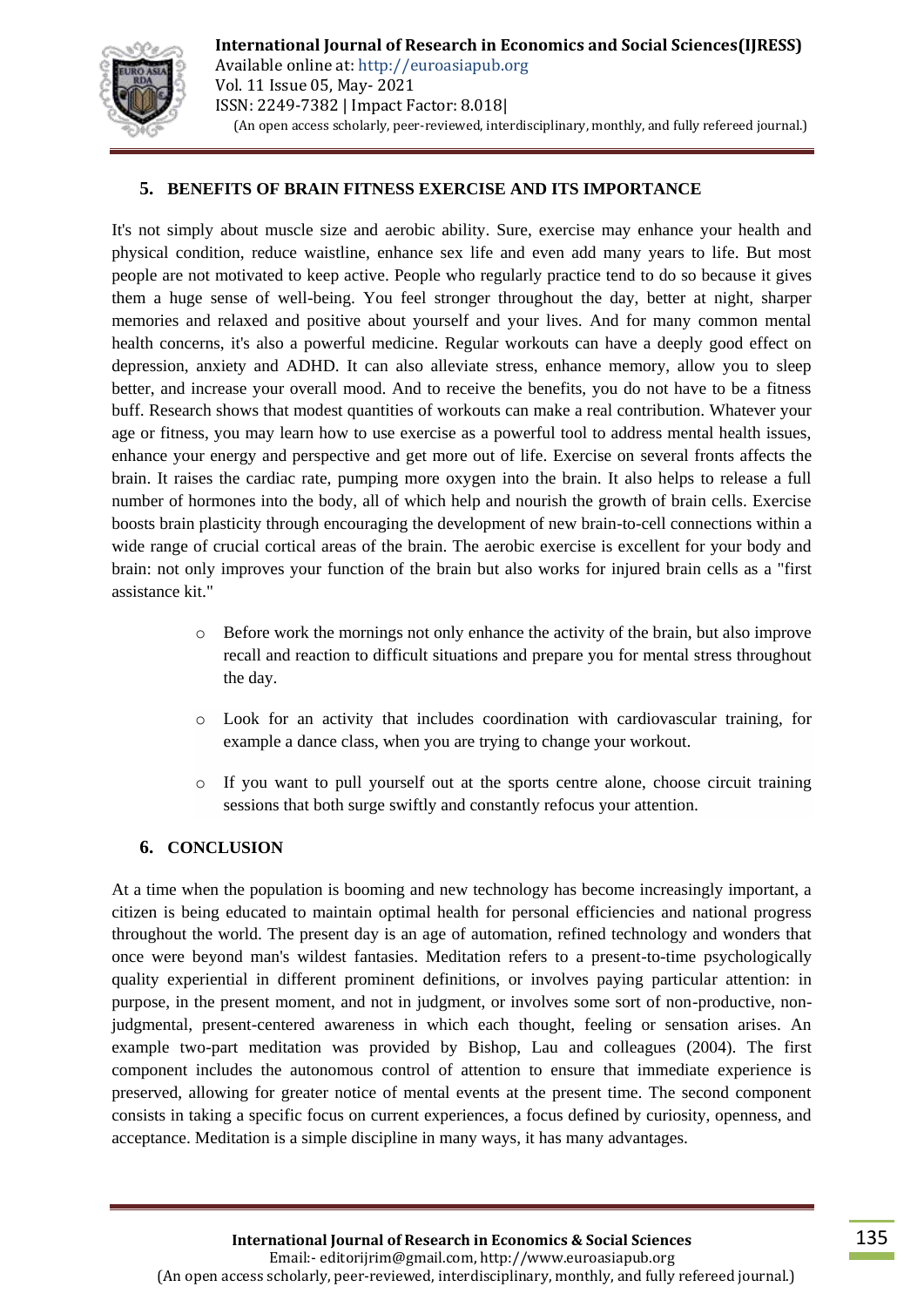

### **REFERENCES**

- 1. Al-Thaqib, Abdulrahman& Al-Sultan, Fahad& Al-Zahrani, Abdullah & Al-Kahtani, Fahad& Al-Regaiey, Khalid & Iqbal, Muhammad & Bashir, Shahid. (2018). Brain Training Games Enhance Cognitive Function in Healthy Subjects. Medical Science Monitor Basic Research. 24. 63-69. 10.12659/MSMBR.909022.
- 2. Azam, Abid&Mongrain, Myriam&Vora, Khushboo&Pirbaglou, Sam &Azargive, Saam&Changoor, Tina & Wayne, Noah &Guglietti, Crissa& Macpherson, Alison & Irvine, Jane &Rotondi, Michael & Smith, Dawn & Perez, Daniel &Ritvo, Paul. (2016). Mindfulness as an Alternative for Supporting University Student Mental Health: Cognitive-Emotional and Depressive Self-Criticism Measures. International Journal of Educational Psychology. 5. 140. 10.17583/ijep.2016.1504.
- 3. Bhargav, Hemant&Varambally, Shivarama&Udupa, Kaviraja& G, Inbaraj&Arasappa, Rashmi. (2020). Yoga-for-Mental-Health-Disorders -Research-and-Practice. 10.4018/978-1- 7998-3254-6.ch011.
- 4. Breedvelt, Josefien&Amanvermez, Yagmur&Harrer, Mathias &Karyotaki, Eirini&Gilbody, Simon &Bockting, Claudi&Cuijpers, Pim& Ebert, David. (2019). The Effects of Meditation, Yoga, and Mindfulness on Depression, Anxiety, and Stress in Tertiary Education Students: A Meta-Analysis. Frontiers in Psychiatry. 10. 10.3389/fpsyt.2019.00193.
- 5. Butterfield, Nicole & Schultz, Timothy & Rasmussen, Philippa&Proeve, Michael. (2017). Yoga and Mindfulness for Anxiety and Depression and the Role of Mental Health Professionals: A Literature Review. The Journal of Mental Health Training, Education and Practice. 12. 44-54. 10.1108/Jmhtep-01-2016-0002.
- 6. Chaya, Mayasandra&Nagendra, Hongasandra&Selvam, Sumithra&Kurpad, Anura&Srinivasan, Krishnamachari. (2012). Effect of Yoga on Cognitive Abilities In Schoolchildren from a Socioeconomically Disadvantaged Background: A Randomized Controlled Study. Journal of alternative and complementary medicine (New York, N.Y.). 18. 10.1089/acm.2011.0579.
- 7. DeepchandDhankhar, Dr. Ravi Kumariya, Yogesh PralhadChopade (2020) PSYCHO NEUROBICS PRACTICES FOR SELF HEALING FOR INDIVIDUAL SEAFARER: WELLNESS AT SEA, Medico Research Chronicles DOI No. 10.26838/MEDRECH.2020.7.2.568
- 8. Hernández Torrano, Daniel &Ibrayeva, Laura & Sparks, Jason & Lim, Natalya &Clementi, Alessandra &Almukhambetova, Ainur&Nurtayev, Yerden&Muratkyzy, Ainur. (2020). Mental Health and Well-Being of University Students: A Bibliometric Mapping of the Literature. Frontiers in Psychology. 11. 10.3389/fpsyg.2020.01226.
- 9. Joyce, Andrew &Etty-Leal, Janet &Zazryn, Tsharni& Hamilton, Amy. (2010). Exploring a Mindfulness Meditation Program on the Mental Health of Upper Primary Children: A Pilot